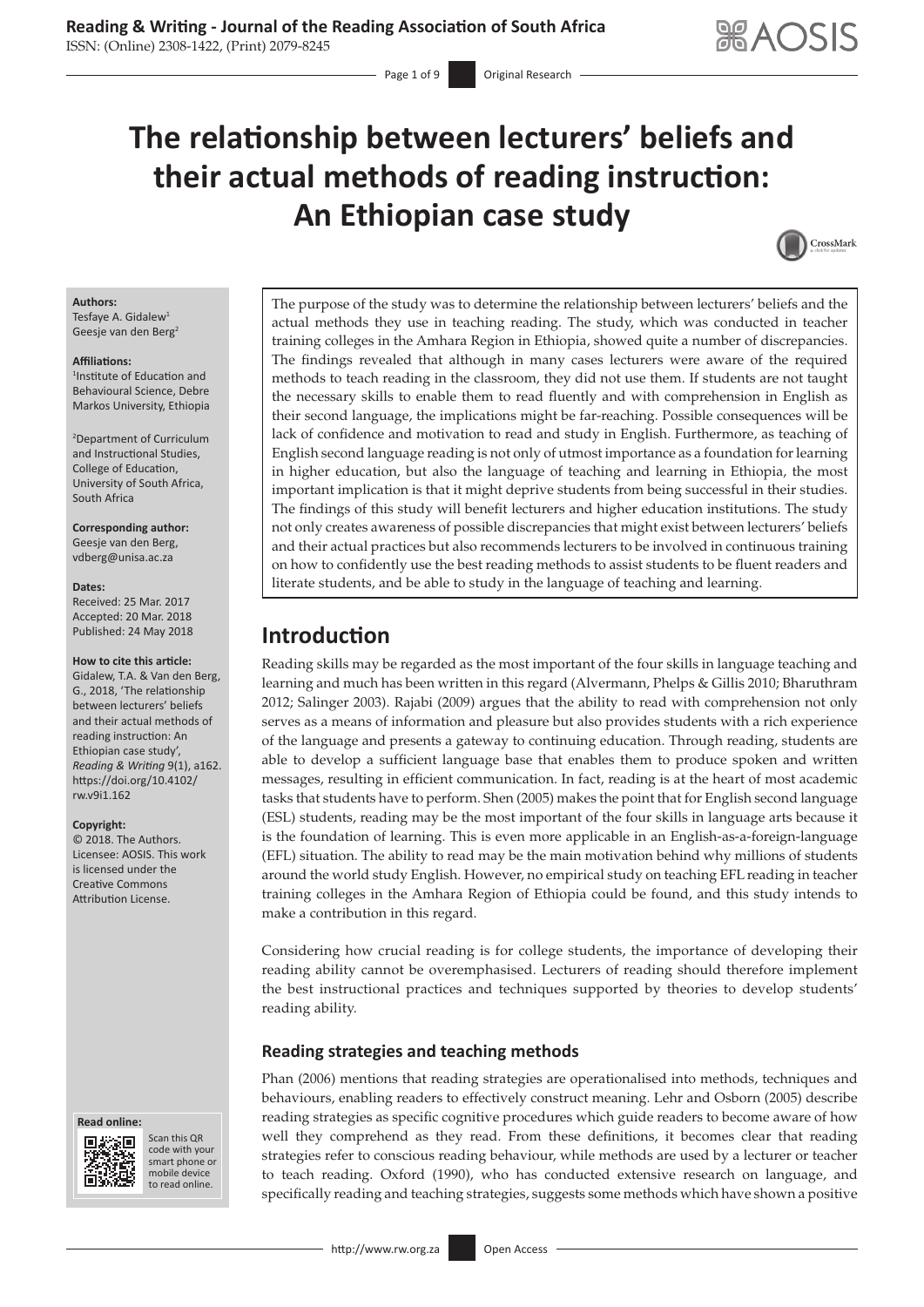relationship with good reading, such as reading aloud, question-and-answer and peer tutoring. Taberski (2009) adds that reading strategies could be referred to as a set of particular moves that proficient readers use over and over again, sometimes deliberately and sometimes not. Reading strategies, although defined differently by different researchers, refer to a repetition of certain conscious cognitive actions to improve reading.

Cekiso and Madikiza (2014) emphasise the importance of classifying reading strategies into three categories: prereading strategies, during-reading strategies and postreading strategies. These strategies have been documented by various authors such as Christen and Murphy (1991), Tierney and Pearson (1994) and AD-Heisat (2009), and they will be summarised next. Pre-reading strategies assist in linking the readers' schema with the new knowledge by predicting, improving interest and anticipating what will be read. Strategies used during reading, help readers cope with new vocabulary and contexts, as well as build bridges between existing knowledge and the new text. Post-reading strategies help readers to interpret, confirm predictions and evaluate their understanding of the text while making generalisations and connections to their own lives.

Research in ESL and EFL reading has mainly focused on reading strategies. Both Singhal (2001) and Wessels (2007) confirm that in most cases such studies have found that strategy training leads to improved reading performance and comprehension. To help students become efficient readers, it is necessary for lecturers to cultivate the awareness of the use of reading strategies. Moreover, students should use a variety of strategies to assist them with the acquisition, storage and retrieval of information (Singhal 2001). Good readers, on the one hand, deliberately and, sometimes, coincidentally use a range of reading strategies for understanding a text, and lecturers should be able to guide students in this regard. Lehr and Osborn (2005) also agree that weak readers, on the other hand, have a very small repertoire of reading strategies and may often choose to continue reading, even if they do not understand.

Although many methods or approaches exist to teach reading, researchers such as Oxford (1990), Brantmeier (2002), Lehr and Osborn (2005), Raphael (1986) and LaDuke-Pelster (2011) agree that significant methods include reading aloud, questions and answer relationships (QAR) and peer tutoring. Because of their relevance to the current study, they will be discussed next.

Reading aloud may be regarded as an important method to teach reading as it helps motivate students to learn to read, extends their oral language and gives them opportunities to connect new information to what they already know. Little and Hines (2006) argue that readers must be exposed to reading aloud, and lecturers should read aloud to students to model fluent reading and for students to experience and hear how new words are pronounced, to learn more about the world and, finally, to develop a love for reading. Harvey and

Goudvis (2007) further argue that lecturers should not read aloud for the purpose of instruction alone, but that they should also do so for enjoyment. Scanlon, Anderson and Sweeney (2010) state that reading aloud builds vocabulary and background knowledge and expands comprehension. Although reading aloud is a method generally used by teachers in a school context, lecturers at college level may also successfully use it to model fluency and teach aspects such as pronunciation, as was the case in the current study.

Questions and answer relationships is a method that has the potential to build reading comprehension in class. Lecturers could systematically teach their students to find the answers to complex comprehension questions (Lawrence 2015). It further helps students to understand the texts they read. Lawrence (2015) indicates that the most important aspect of this method is that it gives students and lecturers a language for talking about questions and their answers – which is of particular importance in a second or foreign language class. According to Raphael (1986), this question-andanswer method helps students realise the need to consider the information in the text, as well as the information from their own background knowledge. Without having had QAR instruction, students tend to rely either on the text only or on their own background knowledge.

Peer tutoring seems to be a commonly practised method of teaching reading on almost all levels (Veerkamp & Kamps 2007). During collaborative learning, students form groups. Depending on the purpose of reading, reading in small groups enables everyone to have access to the information. Furthermore, it teaches students that listening has important functions: paying attention, thinking about and responding to what is read. Peer tutoring may help students share their overall experiences regarding learning the language in general and reading in particular. It also enhances the culture of self-learning among students. Fields, Lois and Spangler (2008) assert that the main focus of peer tutoring should be on the interconnection between listening, speaking, reading and writing, although most language educators tend to teach the skills separately.

## **Theoretical framework**

This study is framed within the constructs of Bandura's sociocultural theory. This theory focuses on a person's selfperceptions, beliefs and expectations (Bandura 1986). Within the context of this study, a lecturer's self-efficacy refers to the extent to which he or she believes that he or she is able to influence a student's performance (Chiampa & Gallaghar 2017). Bandura (1994) believes that mastery experiences create a greater chance of self-efficacy: this means that the better a lecturer masters a task, the more self-efficacy improves. Similarly, when lecturers do not believe that a task can be successfully completed, self-efficacy decreases (Rogers-Haverback & Mee 2015). For the purpose of this study, it may be assumed that if lecturers believe that they are successful in their teaching of reading skills, they will have a high level of self-efficacy for teaching reading.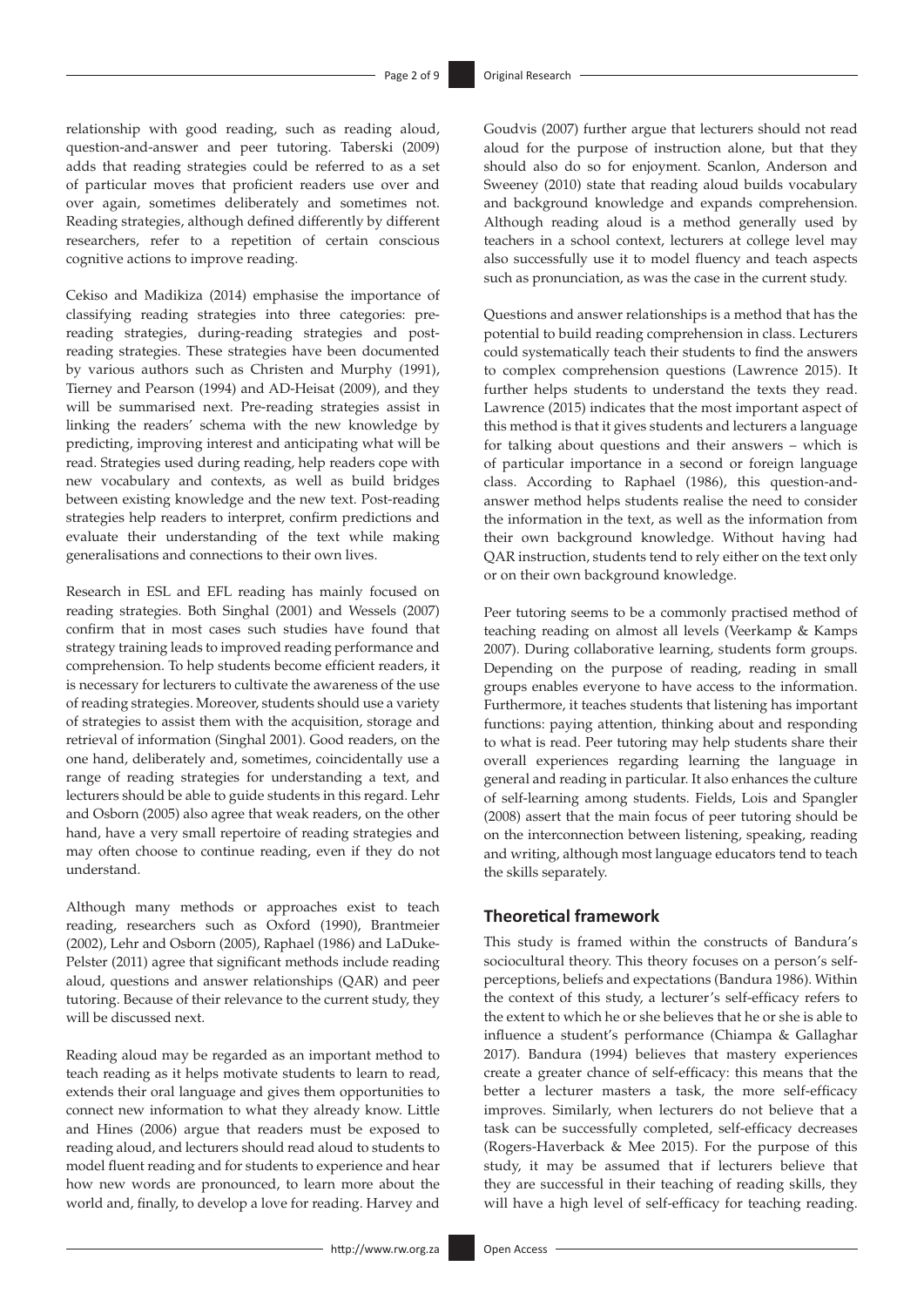A high level of self-efficacy is important, as it influences lecturers' actions, thoughts, beliefs and feelings about their work. These feelings, in turn, may influence lecturers' accomplishments. Plourde (2002) defines a lecturer's selfefficacy as a belief in one's capability to teach effectively.

The aim of this study was to find out how lecturers perceive their role in teaching reading skills to their students.

#### **Purpose of the research**

Researchers such as Chou (2008) and Farrell and Ives (2015) confirm that not much research has been conducted on the interplay between lecturers' beliefs and their practices of teaching second language reading. Farrell and Ives (2015) refer to the works of Johnson (1992) and Kuzborska (2011), which showed strong relationships between lecturers' beliefs and their practices. In the current study, we were interested in how lecturers' beliefs at teacher training colleges in the Amhara Region, Ethiopia, correspond with their instructional practices. This curiosity flowed from the preliminary observation which showed that in many instances students experience serious challenges in reading English texts. These challenges, in turn, affected their ability to communicate and their general academic progress as English reading proficiency is a prerequisite for academic success. Although English is not an official language in Ethiopia, it is the medium of instruction from secondary school onwards. As a result of the fact that students are taught in English, a language that they sometimes speak and read with difficulty, many lose interest in learning and merely attend classes for the sake of attending. They also become demoralised and may fail the course, which, in turn, leads to low self-esteem. For this reason, we found it necessary to determine what lecturers' classroom practices were and how these might affect their students' reading ability.

# **Methodology**

The purpose of the current research was to investigate lecturers' beliefs about teaching reading and how these correspond with their actual reading strategies. To achieve this purpose, the following research questions were formulated:

- How important is teaching English reading at teacher training colleges in the Amhara Region, Ethiopia?
- Which methods are used to teach reading in English as a second language?
- Which reading materials are used in teaching English reading strategies?
- How can reading strategies be improved in the ESL classroom?

#### **Research design**

This research followed a qualitative approach, and a case study was used. Ritchie and Lewis (2003) argue that qualitative research has a distinctive character aiming to

provide an in-depth and interpreted understanding of the social world of the participants by learning about their experiences and perspectives. Because we were interested in the 'how' and 'why' questions about a contemporary set of events (Yin 2003), we regarded a case study appropriate for this research. Stake (1995) argues that case study research examines the particularity and complexity of a single case, trying to understand its activity within specific circumstances. The particularity of this case study is that it is an in-depth study of the beliefs and the practices of English language lecturers who are teaching reading at teacher training colleges in the Amhara Region.

According to Bloor and Wood (2006), piloting involves field testing and refers to preliminary research to provide a structured opportunity to reflect on matters such as the research design, the instrument and timing. In this study, piloting was done by conducting an interview with an English lecturer at one of the colleges. The testing involved word and terminology appropriateness to the target participants, identification of vague and irrelevant questions, determining the approximate time it would take the participants to tell experiences of teaching reading and testing the effectiveness of the audio tape recorder in recording and playing back the stories when transcribing.

When the pilot study was conducted, no terminology or wording discrepancies were identified, but the value of printing out the interview guide to enable participants to read the questions on their own and narrate accordingly, was determined. Moreover, more time than initially anticipated was necessary to accommodate the participants' pace and to allow for more probing. All the necessary changes were made after the pilot study.

To ensure that the research was conducted in an ethical manner, we obtained ethical clearance for this study. Permission to conduct the research was granted by the authorities at the three teacher training colleges. During the interviews, participants were treated in an ethical manner and were assured of their anonymity at all times. To confirm that we adhered to the notion of trustworthiness, the key aspects of credibility, confirmability, dependability and transferability, according to Shenton (2004), were addressed. In addressing the issue of credibility, we did member checking, which allowed us to share the data, interpretations and conclusions with the participants and make adjustments where necessary. Confirmability verifies if the findings are shaped by the participants and not the researcher, and in this regard we checked, rechecked and corroborated the data. Dependability was addressed by carefully documenting the research process. This process includes research design, data collection method and data analyses. Lastly, Shenton (2004) states that to achieve transferability in a study, the researchers should provide as much as possible contextual information to enable the reader to decide how far the findings could be generalised and transferred to similar studies. In this research, measures have been taken to address this aspect, such as describing the context, the research process and the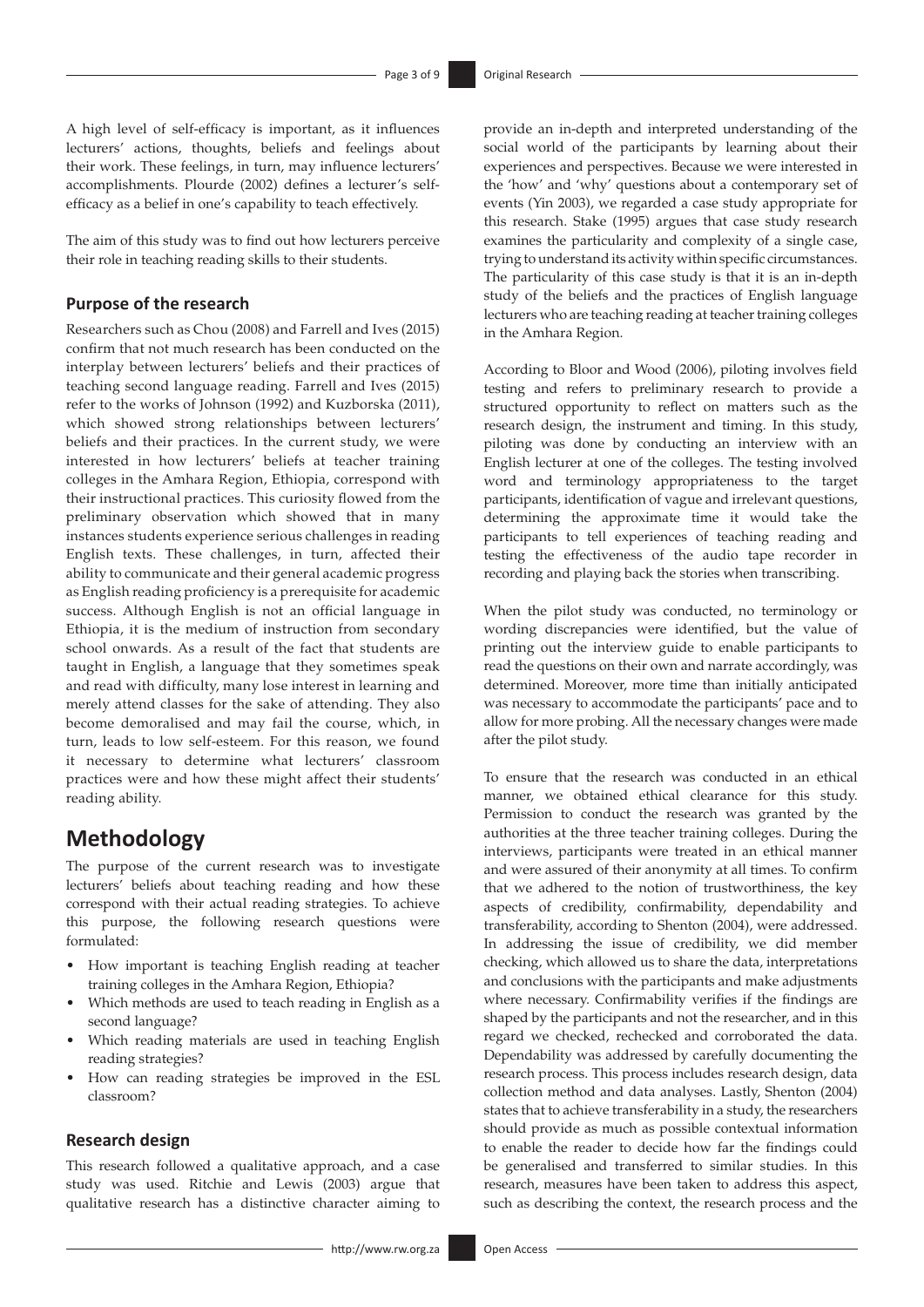participants; however, because of a relatively small sample size, the specific context and the nature of qualitative research, it cannot be said that the results of the current study are transferable to similar studies. However, the purpose of the study was not to generalise the results but rather to do an in-depth study of a specific case.

#### **Participants**

By using purposive sampling, six lecturers and nine students from three teacher training colleges in the Amhara Region of Ethiopia were regarded as a representative sample. Two lecturers in the three respective colleges who had at least completed a reading course in their undergraduate programme, had a Master's degree in Education and had done some action research on English reading instruction, were selected. The six lecturers had between 2 and 35 years of experience in English reading instruction. All the lecturers were male because there were no female lecturers teaching English (reading) at the time of the research. The management of the Departments of English at the colleges assisted us in the selection of both the lecturers and the students. Rubin and Babbie (2001) argue that in purposive sampling, a sample of observation that researchers believe will yield the most comprehensive understanding of the subject of study needs to be selected. For this reason, we selected students either in their second or third year of study who performed well in the English teaching classroom. In total, four students were in their second year and five in their third year of study. Three students from each of the three colleges were selected to take part in the study. Five students were males, while four were females. We believe that the selected sample was able to provide us with comprehensive, in-depth data.

#### **Data collection**

Interviews and observation were used to collect data, offering the opportunity to explore how everyday life is experienced and how meaning is understood. We were looking for a unique opportunity to probe, explore and negotiate the participants' experiences regarding lecturers' teaching of reading practices. Semi-structured, one-on-one interview, which, according to McMillan and Schumacher (2006), could provide us with first-hand experiences, opinions and knowledge, were chosen for both the lecturer and the student participants. Interviews lasted between 45 min and 60 min. In the opinion of Corbetta (2003), this kind of interviews embraces individual differences and is sensitive to diverse forms of expression. While the one-on-one interviews with lecturers focused on their beliefs and perceptions regarding their teaching and the methods they used when teaching reading, the focus of the interviews with the students was on the methods of reading instruction, and lecturers' activities and practise in the classroom.

Non-participant observation was also used to collect data. According to McMillan and Schumacher (2006), the observational method relies on a researcher seeing and hearing things and recording these observations rather

than relying on the participants' responses to questions or statements. Kuzborska (2011) confirms that very few studies have been conducted where interviews have been combined with classroom observation to determine actual classroom practices. Furthermore, Kumar (2005) contends that observations are the most appropriate way of collecting data, when, for instance, more information is needed to get accurate information. An observation sheet was used to guide the observation in the classrooms with a focus on instructional techniques during reading lessons. Three classes (teaching second and third year English reading) were observed in each of the three colleges, and the classes were visited during reading lessons, or until data saturation was reached.

#### **Data analysis**

To analyse the data collected, thematic analysis was used (Braun & Clarke 2006). Initially, data from the interviews were transcribed and read together with the data from the observations. Looking for patterns, the data were systematically coded across the entire data set. The next step was to collate the codes into potential themes and to put all coded data with these themes. The final step in the process was to refine and name the identified themes. The data analysis was guided by the research questions.

## **Findings and discussion**

The purpose of this study was to determine the relationship between lecturers' beliefs and their actual strategies in teaching reading skills to ESL students in higher education. To address the research questions, we will discuss the following four themes that emerged from the empirical study:

- the importance of teaching English reading at teacher training colleges in the Amhara Region, Ethiopia
- methods used in teaching reading in English as a second language
- reading materials used in teaching English reading skills
- the need for continuous professional development.

## **The importance of teaching reading**

In response to a question about the importance of teaching reading, all the lecturer participants agreed that it was important. One lecturer stated, 'we as lecturers are responsible for teaching our students to be able to read and understand different English texts. All students need this skill', while another said that 'our students must be able to read English texts'.

As English is the medium of instruction in Ethiopia from secondary school, one can understand why lecturers in this study found the development of English reading skills of utmost importance. Lecturer participants also believed that regular practice and frequent opportunities to read a wide range of materials were necessary for the development of both fluency and enjoyment in reading. One lecturer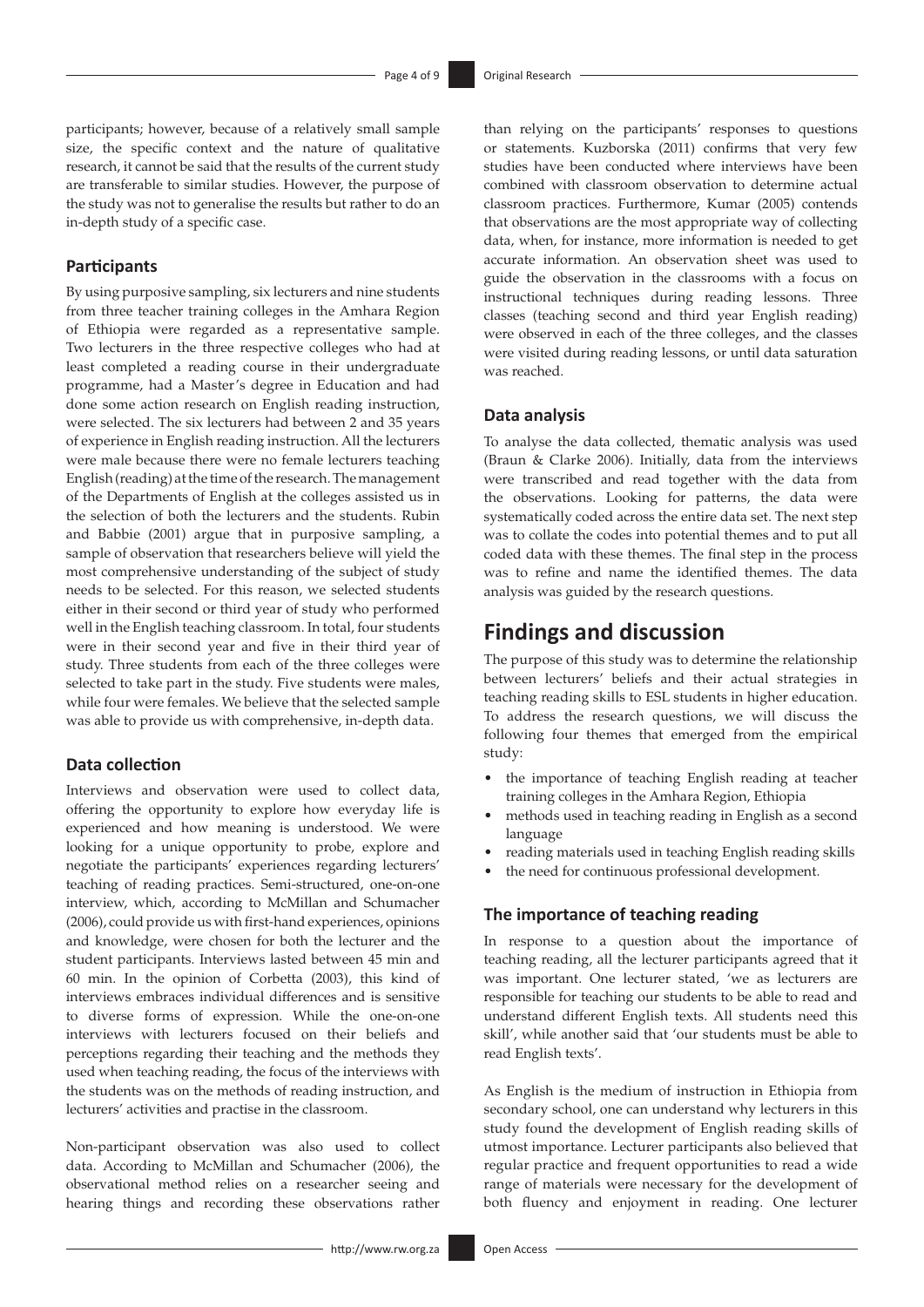indicated that 'teachers need to emphasise the importance of this skill from the elementary level', while another lecturer was of the opinion that English language lecturers who are teaching reading should be given workshops, seminars and training on reading continuously for them to focus more on reading.

From the interviews with the students, it emerged that students did not agree that lecturers regard the teaching of reading as important. According to them, lecturers did not regard the teaching of reading as important and this consequently led to a lack of motivation and interest in reading on their side. One student stated that 'most of the time lecturers do not give attention to the reading part of the lesson. And I also do not give attention to reading'. Another student said that 'lecturers do not put in any effort to motivate students to read texts that are written in English'. In this regard, a lecturer, although agreeing on the importance of the reading skill, confirmed what was said by the student by stating,

'Students do not get enough good opportunities to practise reading in the classroom. Even we, instructors, do not give much attention to the reading part of the lesson. Rather we focus on the grammar aspects of the lesson.' [Lecturer, male, 52 years old]

Our class observation confirmed this statement by the student, as classes had more emphasis on grammar than on reading.

Rajabi (2009) emphasises the importance of reading to students for two reasons: firstly, this skill provides students with access to a wealth of experience of the language and, secondly, reading presents a gateway to continuing education via students' reading skills. Through reading, learners are able to develop a sufficient language base that enables them to produce the spoken or written messages, making it possible to communicate to others. It seems as if students in this study were not able to experience the richness of the language, which might hinder their opportunities for, and success in, further education. If students are not motivated and do not see the importance of obtaining English reading skills, it is unlikely that they will read.

## **Methods used in teaching reading in English as a second language**

We were interested in the different instructional techniques or methods lecturers were using to teach reading in the classroom. When asked how reading was taught, the participants indicated that they were aware of and were using pre-reading, during-reading and post-reading activities. When referring to pre-reading activities, one of the lecturer participants stated:

'I usually start by asking questions about the topic to arouse the students' interest and get their attention. Then, I ask a few prereading questions related to the new topic to help the students know that reading is a purposeful activity and to predict certain pieces of information that are found in the texts. This helps me decide on the amount of input I have to provide for students to have a better understanding when they engage in the reading tasks. Then I teach a few new words from the text before students read the text.' [Lecturer, male, 58 years old]

Effective reading instruction requires teaching methods that give due attention to what the reader brings to the text. The beliefs of lecturers confirm that they understood the importance of combining students' prior knowledge and experiences with the texts they are reading. One of the lecturer participants mentioned that:

'I start my reading lesson with pre-reading activities to arouse the students' interest; thereafter I provide questions for students to answer while reading and finally I give students post-reading activities to check their overall understanding of the text.' [Lecturer, male, 44 years old]

During the observation, only one lecturer was using these instructional techniques to teach reading, which means that they were aware of this theory from their own studies or research, but that they did not always use it in practice. During the interviews, lecturers did not mention questionand-answer methods (QAR) or translating for students to understand texts, but we found that these were the two most common instructional techniques used by the lecturers in the reading classrooms. One possible reason for not mentioning these methods is that they thought that these might not be the best or appropriate methods to use. Lecturers depended on either reading the texts aloud or asking volunteer students to read the texts. It was also observed that they were mainly using the question-and-answer method to assess students' understanding of texts. In a few cases, questions were asked about the topic of the text in an attempt to link students' prior knowledge with the content of the text or to arouse students' interest and capture their attention.

Lecturers, in general, seemed to be more comfortable with text-driven processing methods of teaching reading, especially when they considered a certain part of the passage as important to be understood by students. In three cases, the observation showed that lecturers would translate texts phrase-by-phrase to help students understand them fully. During the interviews, most lecturers were not convinced that their instructional techniques were successful. One of the lecturers admitted: 'I do not think the method I apply when I teach reading is very successful because when I assess students they do not perform well' (he was referring to the question-and-answer method that he uses to assist students in reading comprehension). This shows a low level of selfefficacy because the lecturer doubted his capabilities, which has the potential of discouraging him from persevering until he is successful (Bandura 1994).

It was further evident that students were not involved in group work during reading classes. During the interviews, lecturers indicated that in most cases they preferred to use individual rather than group work in the class when they were teaching reading. In this regard, a lecturer indicated that 'I prefer to teach the whole class and ask questions to students. Then the whole class benefits. I do not prefer group work.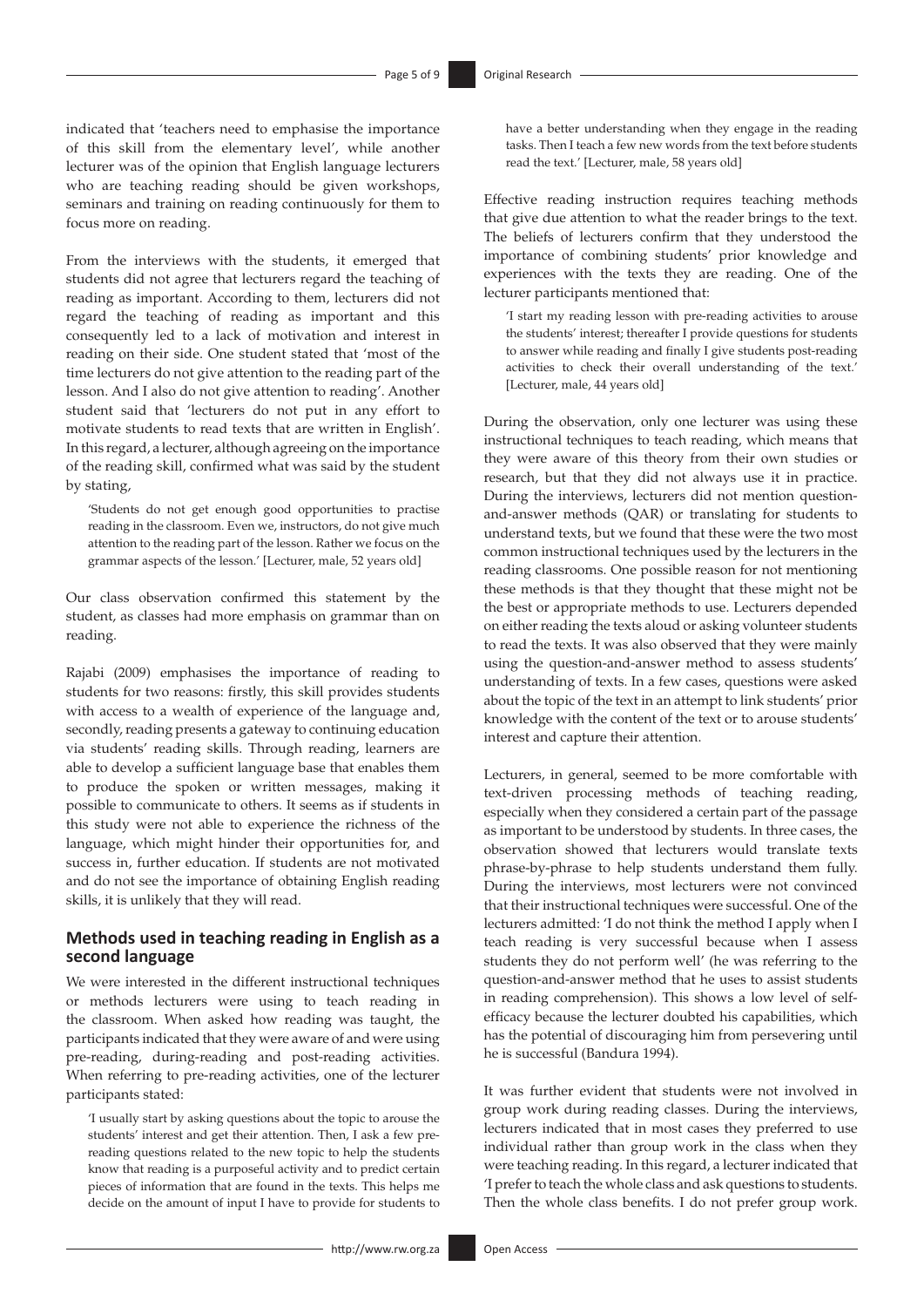It is time consuming'. Another lecturer had a different reason by indicating that 'my classroom is not conducive for group work. If I have to move students to go into groups, it disturbs everybody'. Students confirmed this, and one student said 'There is no interaction among students during reading classes. The lecturer dominates the class'. This was confirmed during observation as none of the lecturers made the students work in groups while they were teaching reading. In this regard, Sidek (2010) makes the point that for students to play an active role by contributing ideas and responding to the input from other students, they need group work and peer tutoring.

The data collected from both the interviews and observations further indicate that lecturers saw the reading lesson in a limited way. Typically, the lecturers started a reading lesson by explaining to the students that they were going to first read the story of the text and expected the students to listen and follow what they were reading carefully. The lecturers demonstrated the correct pronunciation of words while reading. Little variation of this instructional technique was observed. For instance, as part of the introduction of a reading lesson, a lecturer said: 'I will start by reading the paragraph and I want you to look carefully where I am reading'. He explained that this would help them to listen to the correct pronunciation of words. This is in line with the sentiments of Miller (2006) and Little and Hines (2006), who argue that reading aloud offers lecturers the opportunities to share a variety of genres, model fluency, reading behaviours and correct pronunciation and that readers must be exposed to reading aloud for them to benefit from reading. In all the three colleges, lecturers preferred reading aloud, either by themselves or by their students. For example, one lecturer stated that he orders the students to read the text individually, and he then gives a few students the opportunity to read aloud in the class. Thereafter, he explains the text paragraph by paragraph. Finally, he asks the students to answer the comprehension questions extracted from the text in writing.

#### **Reading materials used in teaching English reading skills**

It is important for EFL and/or ESL lecturers at a college level to select appropriate reading materials, considering students' needs, interests and abilities. Based on a question to lecturers and students on whether they used any additional materials other than the prescribed textbook or material, the participants admitted that they believed that a variety of reading materials was necessary to improve students' reading skills, but that the reality in the classroom did not allow them to do so. One lecturer stated that 'the students' personal efforts are very low. 'Students are not interested to practise their reading', while another lecturer admitted that 'I just do not have enough time to use materials other than the prescribed textbook. I even struggle to cover the content in the textbook'. Two lecturers admitted that they never gave students extra reading materials or activities for the English reading class, while four lecturers stated that they usually advised their students to read English texts such as

newspapers, magazines, fiction and other books. However, they did not make a follow up and were not sure if students were actually doing this. A few of the participants stated that they used other materials such as newspapers and magazines in the classroom. A variety of reading materials is important for the students to improve their reading skills (Ballou 2012). However, from the students' interviews it became clear that most students hardly ever read. Those students who admitted that they read additional materials in their free time, mentioned that they did so in their mother tongue and not in English. In this regard, a student admitted that 'I read books in my mother tongue, not in English'.

It seems as if one of the biggest inhibitors of allowing students to get exposure to different reading materials was the compulsory use of the training module. According to the lecturer participants, the colleges received the training module from the Department of Education, and they had to use the texts in the training module. For instance, a lecturer explained that he focused on the training module which was designed for the reading course and that he had to stick to the already prepared training module to prepare the students for the final examination, which was based on the module. He also explained that the training module contained a substantial amount of theoretical rhetoric which he also had to cover in the reading class. Another participant confirmed the previous statement by saying that 'due to the training material we have to cover, we do not have enough time and students and lecturers cannot use all the strategies in the classroom, although they know it theoretically'.

Observations confirmed the findings of the interviews and showed that most of the lecturers used only texts from the training module to teach reading. When observing the texts of the module, we found that they included less common vocabulary which students in many instances struggled to understand. For this reason, lecturers had to do extra explanations for students to understand the texts. Besides, the texts were more theoretical in nature and beyond the background knowledge and comprehension level of the students, resulting in a loss of interest in reading and students failing to develop positive reading habits. In this regard, one lecturer mentioned that 'students are not interested in practising reading'. Ultimately with less reading opportunities, not much learning takes place.

## **The need for continuous professional development**

Regarding the question on lecturers' opinions on how teaching strategies could be improved in the ESL classroom, most of the lecturers indicated that they needed training. One lecturer stated that 'English language lecturers who are teaching reading should be given workshops, seminars and training on reading continuously'. Another participant argued,

'The difficulties go both to students and lecturers in the sense that lecturers did not have sufficient training particularly to teach English reading; sufficient support was not given to the lecturers by those in authority.' [Lecturer, male 59 years old]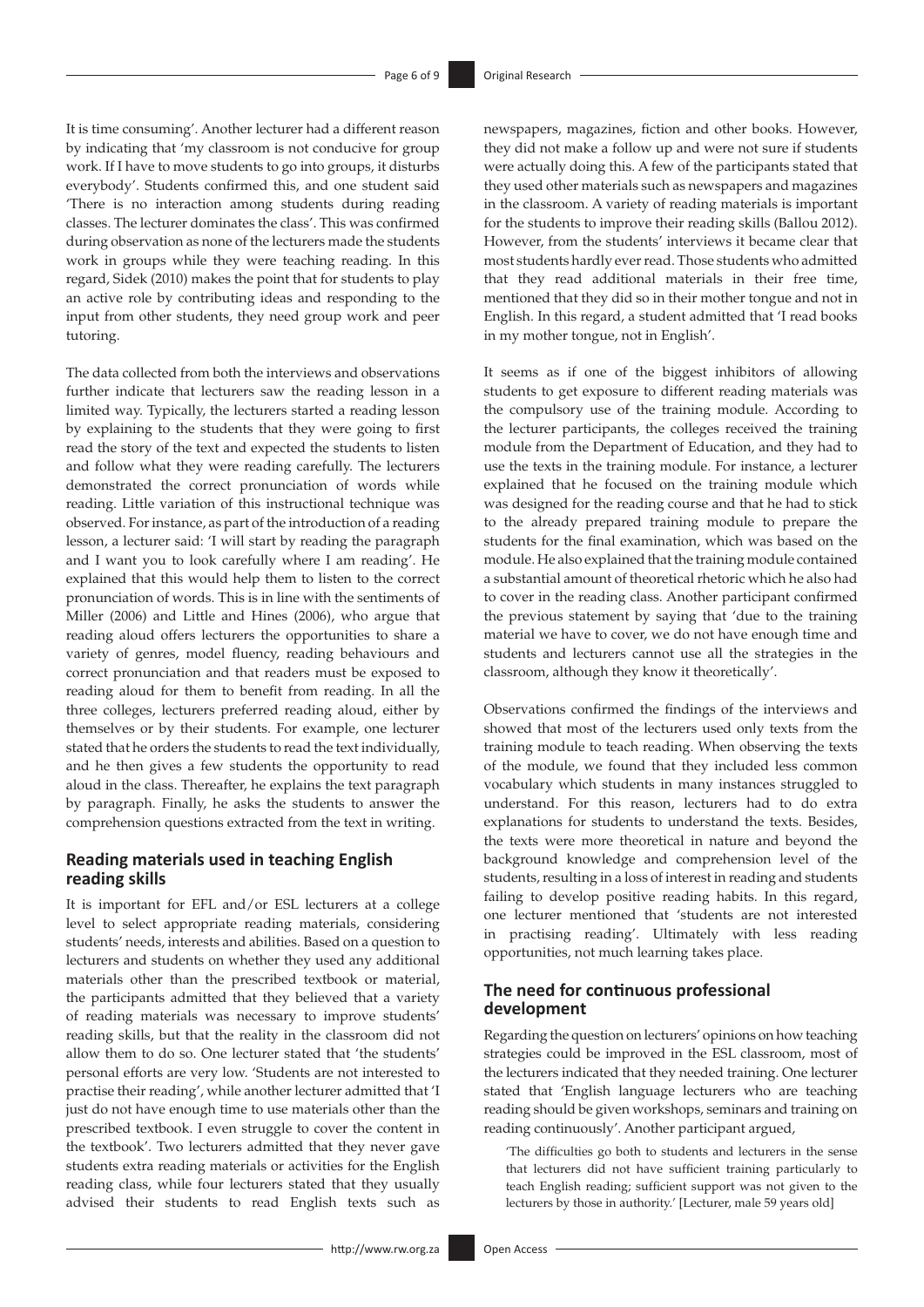It was observed that there was a lack of experience among teachers in developing modules, in general, and in selecting interesting texts for reading, in particular. On the side of the students, there was no reading of supplementary materials to develop their reading proficiency. It seems the students did not have a good foundation in their early grade levels because of lecturers not being adequately trained. As one participant stated, 'training is needed for all of us to teach English reading'. Only two of the lecturers reported that they have attended workshops on the teaching of English reading in the ESL classroom, while the rest said that besides their undergraduate courses, they have never attended training in this regard. The lecturers further mentioned that they were not always sure if they were using the right methods as it sometimes appeared as if students' reading skills did not improve, and they were not motivated to read English texts.

# **Discussion**

Based on the interviews with the lecturers, it was clear that they agreed that it is important to teach English reading to their students. During the interviews, all the lecturers reported that teaching of reading strategies was extremely important. In addition, they suggested that students should regularly practise and read a wide range of different texts, not only for fluency but also for enjoyment. These ideas confirm Linnakyla, Malin and Taube's (2004) stance that English reading skills are an important means of functioning effectively in education and of developing as an individual, within and outside school, in the present and in later life, in further education, at work, and in leisure. Furthermore, as English is the medium of instruction in Ethiopia from secondary school, one can understand why lecturers in this study found the development of English reading skills of the utmost importance. However, this belief was contradicted in practice, as interviews with students confirmed that lecturers did not prioritise reading in the classroom. As a result, students were left with very little interest and motivation. The lecturers themselves agreed that they did not give students enough opportunities to read and that they, in general, focused on grammar.

With regard to reading strategies used in the English reading classroom, the lecturers focused on the importance of prereading, during-reading and post-reading activities. Some of them even explained these strategies by providing examples of how this could be done. They found it important to link students' existing knowledge with the new knowledge in the texts. It was interesting that lecturers focused on these strategies, and yet none of them mentioned teaching methods, such as *reading aloud, questions and answer relationships* and *peer tutoring*. During the observation, we found that only one lecturer was using *pre-reading, duringreading* and *post-reading* strategies. The lecturers did not mention question-and-answer method or translation, but we found that these were the two most common strategies used by the lecturers in the reading classrooms. These findings are consistent with the findings of Khonamri and Salimi (2010),

who found no significant correlation between high school teachers' beliefs about methods of reading instruction and their classroom practices.

Although the lecturers did not mention *reading aloud*, all of them were using this strategy by either reading aloud themselves or allowing a few strong readers to read to the class. The lecturers confirmed that they did not give students enough opportunities to read; therefore, students did not get much practice in the class. Extensive reading was also not thoroughly undertaken and encouraged as a resource to improve reading efficiency. Furthermore, *peer tutoring* was also not used, as the lecturers confirmed that they were not using any group work in their classes. The latter was a matter that was confirmed by students, as they said that there was not much interaction, and that lecturers dominated the reading classes.

When asked about the importance of teaching reading in the classroom, lecturers mentioned the importance of using a variety of reading materials. However, in practice, this belief was contradicted as lecturers felt obliged to use the training module because of the centralised examination that focused on this resource. Although some lecturers indicated that they were encouraging students to read different texts, this was not compulsory and was not part of the formal reading lesson. The lecturers also did not follow up to check if this was done.

During the interviews, most of the lecturers mentioned that they needed training and were not always sure if the methods they were using in the classroom were effective. In this regard, Bandura (1994) states that the more lecturers manage to master tasks, the more their self-efficacy will improve, which, in turn, will positively influence their students' accomplishments. On the other hand, the less lecturers believe that they are able to master tasks, the lower their selfefficacy will be.

# **Conclusion and recommendations**

This study shows a significant amount of contradiction between lecturers' beliefs and their actual practices when teaching English reading. However, the relationship between lecturers' beliefs and their practices is multifaceted, and there are a number of possible reasons why inconsistencies between the two occurred. In this regard, Khonamri and Salimi (2010) agree that contextual factors could have powerful influences on teachers' beliefs and their actual classroom practices. In the current study, the lecturers in most cases were aware of pre-reading, reading and post-reading strategies, and although they were able to explain how to use them, they seemed not to have had enough confidence to use them in the class. Furthermore, it appears that they were possibly not familiar with the different methods that might work well in the reading classroom. This situation calls for workshops and relevant training support for the lecturers in the colleges. Perhaps the lecturers themselves have not been trained in using a variety of reading methods.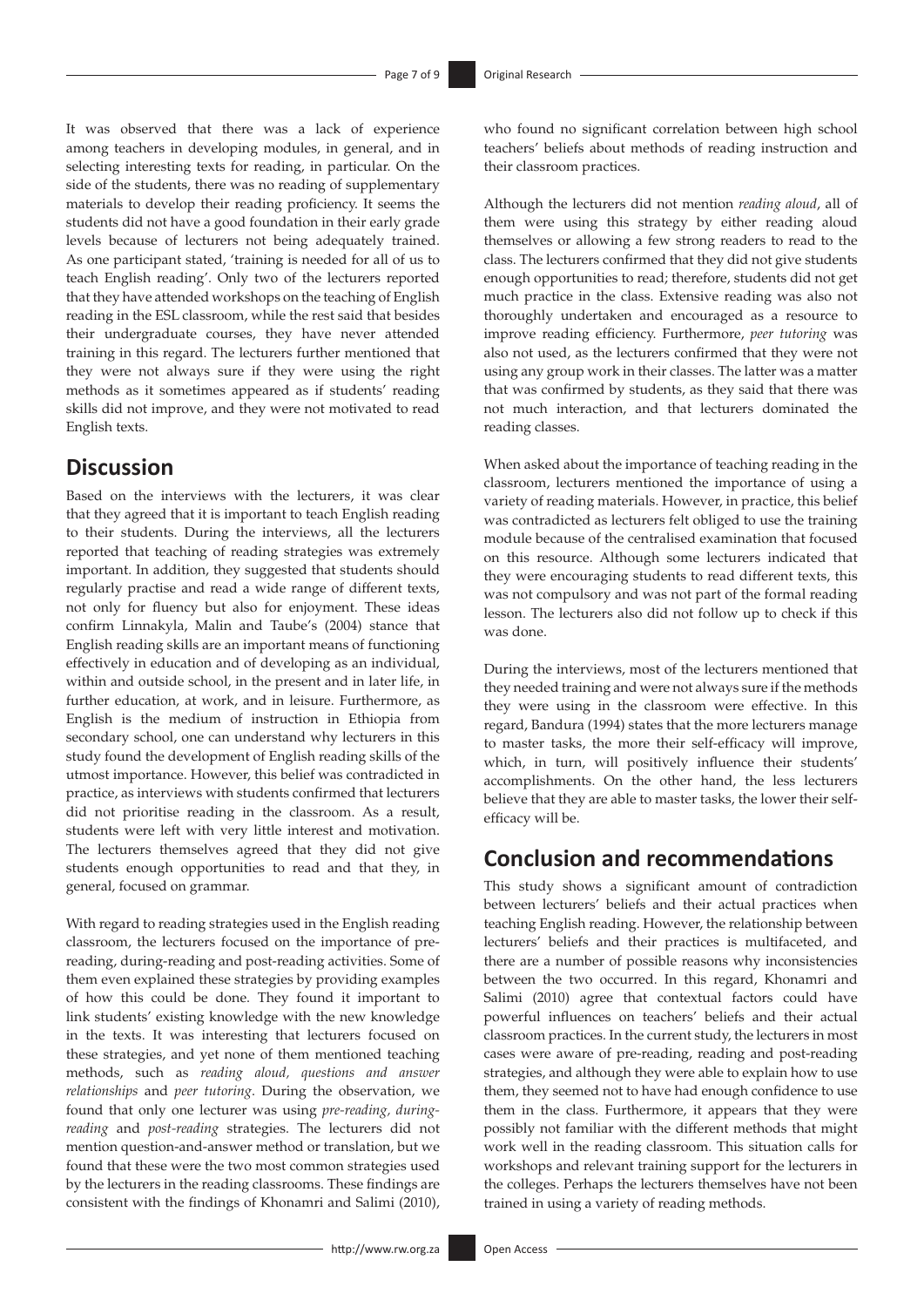Another reason contributing to the inconsistencies between lecturers' beliefs and their practices is the fact that lecturers had to teach reading from the training module and that centralised examinations test students on the content. The use of the training modules seems to limit lecturers' use of different teaching methods and their choices regarding the texts they use for reading. This study therefore recommends closer liaison between the Department of Education and higher education institutions on preparing and prescribing study materials for students.

The purpose of the study was to determine the relationship between lecturers' beliefs and their actual practices in teaching reading skills to students. The study revealed quite a number of discrepancies between the two. In light of the complexities that go with the relationship between beliefs and actual practices, they were not unexpected and lend themselves as topics for further research. However, if students are not taught to read with comprehension in English as their second language, the implications might be far-reaching. Possible implications include a lack of confidence and motivation to read and study in English. Furthermore, it might deprive students of successful academic performance in higher education. This study recommends that lecturers should not only be made aware of discrepancies between their beliefs and the actual teaching techniques they are using in the classroom, but that they should also be equipped to become effective in their teaching of reading. This will assist them in closing the gap between what they ideally want to do and what they truly do in the reading classroom. Furthermore, it will build a strong sense of self-efficacy, helping them to be successful in teaching ESL and EFL reading with confidence to students who desperately need it to be successful in life.

# **Acknowledgements**

#### **Competing interests**

The authors declare that they have no financial or personal relationships which may have inappropriately influenced them in writing this article.

#### **Authors' contributions**

This article is based on the completed DEd thesis of T.A.G., supervised by G.v.d.B. G.v.d.B. has done additional contextualisation and analysis of the data.

## **References**

- AD-Heisat, M.A., 2009, 'The use of reading strategies in developing students' reading competence among primary school teachers in Malaysia', *European Journal of Social Sciences* 2(1), 257–280.
- Alvermann, D.E., Phelps, S.F. & Gillis, V.R., 2010, *Content reading and literacy: Succeeding in today's diverse classrooms*, 6th edn., Allyn and Bacon, Boston, MA.
- Ballou, A.K., 2012, *Using explicit strategy instruction to improve reading comprehension*, Education Masters, Paper 221, Fisher Digital Publications, New York.
- Bandura, A., 1986, *Social foundations of thought and action: A social cognitive theory*, Prentice-Hall, Inc., Englewood Cliffs, NJ.
- Bandura, A., 1994, 'Self-efficacy', in V.S. Ramachaudran (ed.), *Encyclopedia of human behaviour*, vol. 4, pp. 71–81, Academic Press, New York. (Reprinted in Friedman, H. (ed.), 1998, *Encyclopedia of mental health*, Academic Press, San Diego, CA.)
- Bharuthram, S., 2012, 'Making a case for the teaching of reading across the curriculum in higher education', *South African Journal of Education* 32(2), 205–214. [https://](https://doi.org/10.15700/saje.v32n2a557) [doi.org/10.15700/saje.v32n2a557](https://doi.org/10.15700/saje.v32n2a557)
- Bloor, M. & Wood, F., 2006, *Keywords in qualitative methods: A vocabulary of research concepts*, Sage, London.
- Brantmeier, C., 2002, 'Second language reading strategies research at the secondary and university levels: Variations, disparities and generalizability', Reading Matrix 31(2), 1–14.
- Braun, V. & Clarke, V., 2006, 'Using thematic analysis in psychology', *Qualitative Research in Psychology* 3, 77–101.<https://doi.org/10.1191/1478088706qp063oa>
- Cekiso, M. & Madikiza, N., 2014, 'Reading strategies used by Grade 9 English second language learners in a selected school', *Reading and Writing* 5(1), Art #42, 1–7. <https://doi.org/10.4102/rw.v5i1.42>
- Chiampa, K. & Gallagher, T.L., 2017, 'A comparative examination of Canadian and<br>American pre-service teachers' self-efficacy beliefs for literacy instruction',<br>Reading and Writing 31(2), 457–481. https://doi.org/10.1007/s1 [9793-6](https://doi.org/10.1007/s11145-017-9793-6)
- Chou, Y.C., 2008, 'Exploring the reflection of teachers' beliefs about reading theories and strategies on their classroom practices', *Feng Chia Journal of Humanities and Social Sciences* 16, 183–216.
- Christen, W.L. & Murphy, T.J., 1991, *Vocabulary instruction and reading comprehension*, Grove Press, New York.
- Corbetta, P., 2003, *Social research: Theory, methods and techniques*, Sage, London.
- Farrell, T.S.C. & Ives, J., 2015, 'Exploring teacher beliefs and classroom practices through reflective practice: A case study', *Language Teaching Research* 19(5), 594–610.<https://doi.org/10.1177/1362168814541722>
- Fields, M., Lois, G. & Spangler, K.L., 2008, *Let's begin reading right: A developmental approach to emerging literacy*, McGraw-Hill, New York.
- Harvey, S. & Goudvis, A., 2007, *Strategies that work: Teaching comprehension for understanding and engagement*, Stenhouse Publishers, Portland, OR.
- Johnson, K.E., 1992, 'The relationship between teachers' beliefs and practices during literacy instruction for non-native speakers of English', *Journal of Literacy Research* 24, 83–108.<https://doi.org/10.1080/10862969209547763>
- Khonamri, F. & Salimi, M., 2010, 'The interplay between EFL high school teachers' beliefs and their instructional practices regarding reading strategies', *Novitas-ROYAL* 4(1), 96–107.
- Kumar, R., 2005, *Research methodology: A step-by- step guide for beginners*, 2nd edn., Sage, Thousand Oaks, CA.
- Kuzborska, I., 2011, 'Links between teachers' beliefs and practices and research on reading', *Reading in a foreign Language* 23, 102–128.
- LaDuke-Pelster, F., 2011, 'An investigation of pre-service teachers' skills at recognizing elements of effective reading comprehension instruction', PhD thesis, The University of South Dakota, Vermillion, SD.
- Lawrence, D., 2015, 'Why use Question-Answer Relationships (QAR) as a comprehension strategy?', *Literacy Learning: The Middle Years* 23(1), 1–12.
- Lehr, F. & Osborn, J., 2005, *A focus on comprehension: Regional educational laboratory*, Pacific Resources for Education and Learning, San Francisco, CA.
- Linnakyla, P., Malin, A. & Taube, K., 2004, 'Factors behind low reading literacy achievement', *Scandinavian Journal of Educational Research* 48(3), 231–249. <https://doi.org/10.1080/00313830410001695718>
- Little, C.A. & Hines, A.H., 2006, 'Time to read: Advancing reading achievement after school', *Journal of Advanced Academics* 18(1), 148–156. [https://doi.org/10.4219/](https://doi.org/10.4219/jaa-2006-350) [jaa-2006-350](https://doi.org/10.4219/jaa-2006-350)
- McMillan, J.H. & Schumacher, S., 2006, *Research in education: Evidence-based inquiry*, Pearson Education, Boston, MA.
- Miller, D., 2006, *Reading with meaning: Teaching comprehension in the primary grades*, Stenhouse Publishers, Portland.
- Oxford, J.L., 1990, *Language learning strategies. What every teacher should know*, Newbury House/Harper & Row, New York.
- Phan, N., 2006, 'Effective reading', *Asian EFL Journal* 15(1), viewed 18 January 2017, from [www.asian-efl-journal.com/pta\\_october\\_06.np.php](www.asian-efl-journal.com/pta_october_06.np.php)
- Plourde, L., 2002, 'The influence of student teaching on preservice elementary teachers' science self-efficacy and outcome expectancy beliefs', *Journal of Instructional Psychology* 29, 245–254.
- Rajabi, P., 2009, 'Cultural orientation and reading comprehension models: The case of Iranian rural and urban students', *Novitas-ROYAL* 3(1), 75–82.
- Raphael, T.E., 1986, 'Teaching question answer relationships, revisited', *The Reading Teacher* 39(6), 516–522.
- Ritchie, J. & Lewis, J., 2003, *Qualitative research practice*: *A guide for social science students and researchers*, Sage, New Delhi.
- Rogers-Haverback, H. & Mee, M., 2015, 'Reading and teaching in an urban middle school: Preservice teachers' self-efficacy beliefs and field-based experiences', *Middle Grades Research Journal* 10(1), 17–30.
- Rubin, A. & Babbie, E., 2001, *Research methods for social work*, Wadsworth, Belmont.
- Salinger, T., 2003, 'Helping older, struggling readers', *Preventing School Failure* 47(2), 79–85.<https://doi.org/10.1080/10459880309604434>
- Scanlon, D.M., Anderson, K.L. & Sweeney, J.M., 2010, *Early intervention for reading difficulties: The interactive strategies approach*, The Guilford Press, New York.